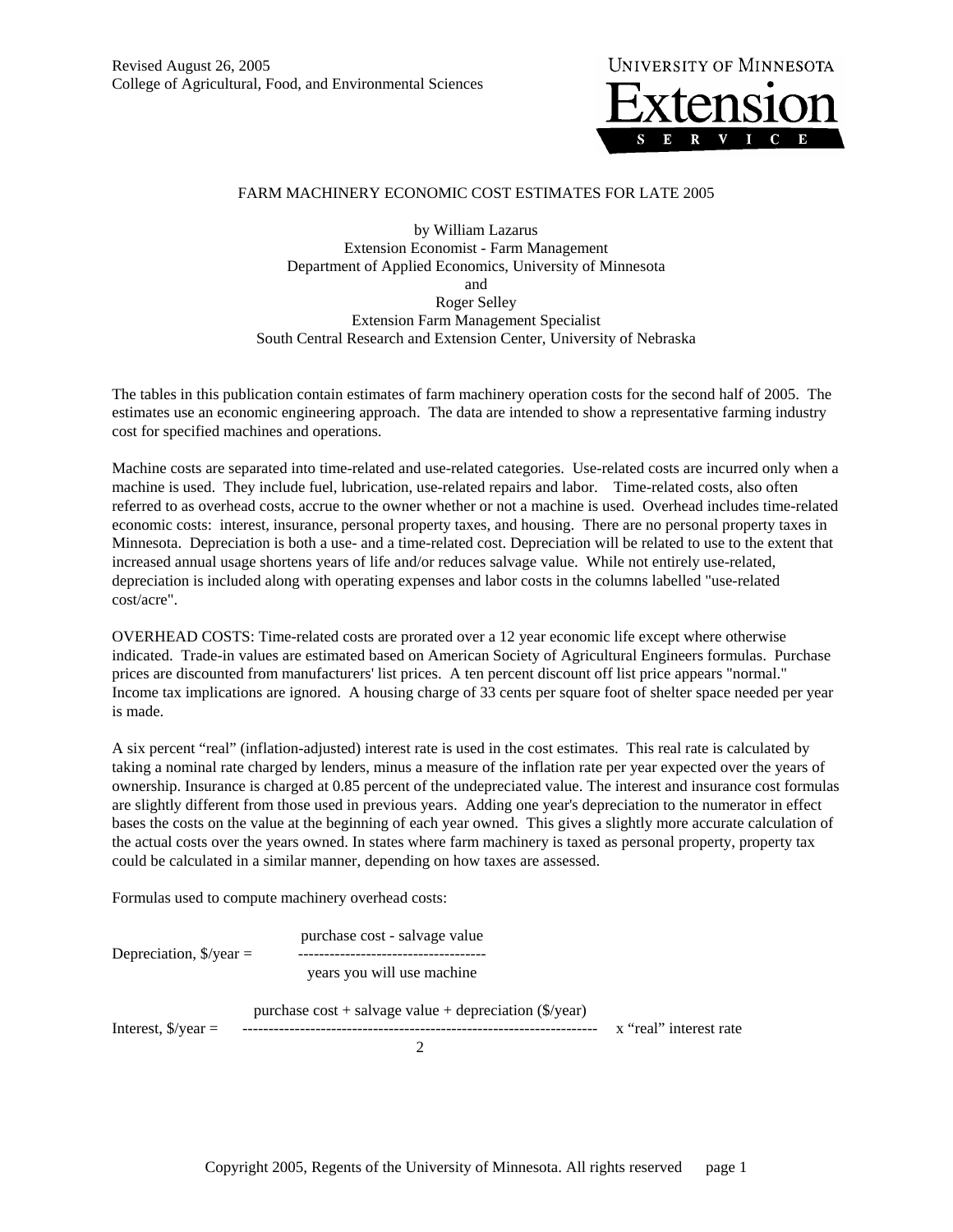Housing,  $\sqrt[6]{\sqrt{2}}$  /year = price per sq. foot x sq. feet shelter space required

Taxes per year  $= 0$  (no taxes on personal property in Minnesota)

OPERATING COSTS: Fuel cost is calculated by multiplying the fuel consumption by the price of fuel, with fuel consumption assumed to be 0.044 gallons of diesel fuel per PTO horsepower-hour on average for each implement type. Fuel consumption per acre is averaged across sizes within a given implement type. The price of farm diesel fuel is projected at \$2.20 per gallon. All power units, tractors, combines, trucks, etc., use diesel fuel. Lubrication cost is assumed to be 15 percent of fuel cost.

The formulas for repair and maintenance costs estimate total accumulated repair costs based on accumulated hours of lifetime use. Repair and maintenance calculations are based on American Society of Agricultural Engineers formulas. The total cost is then divided by accumulated hours to arrive at an average per hour cost estimate. The amount of annual use of a machine is an estimate of the number of hours a commercial farmer would use that particular machine in one year.

Labor is charged at an hourly wage rate, which includes 30 percent benefits. Charge rates are \$11.00 per hour for unskilled labor and \$13.50 per hour for skilled labor. The skilled labor rate is generally used with the planting and harvesting equipment and sprayers. Labor per acre for an operation such as plowing or disking is calculated by using the work rate on the implement. Less labor per acre is used in a disking operation that covers more acres per hour than in a plowing operation. A small amount of extra labor is added over and above machine time to allow for downtime for tasks such as making adjustments and filling sprayers and planters. The labor adjustment ranges from 2 percent additional time for tillage to 33 percent for spraying.

These estimates will not represent any given individual's cost. Differences in buying power, repair programs, average annual use, and overall replacement programs should be considered when making adjustments. It may be useful to record actual expenses for at least a few of your implements and compare your costs to these estimates. These estimates will differ from records because they are estimates, but also because they are averaged over the use period and are expressed in today's dollars. If these estimates are compared to recorded costs that include repairs or depreciation based on historical costs, one adjustment that would be required for comparability would be to index the historical cost to current prices.

THE COST IMPACT OF ANNUAL USAGE AND TRADE-IN AGE: The adoption of modern equipment such as combines in recent decades has reduced the need for farmers to cooperate with their neighbors in activities such as "threshing bees" and "barn raisings" that were common earlier. As equipment gets larger and more expensive, the practices of using custom operators, purchasing equipment jointly, and trading work may return as more producers are priced out of the market for individual ownership. Record summaries from the Southeastern Minnesota Farm Business Management Association seem to confirm this trend as they show an increase in custom operator use, at least in the case of corn silage on owned land. Custom hiring expenses for corn silage averaged 3 percent of total machinery-related expenses in 1985 and 8 percent in 1990. Custom hiring expenses as a share of total machinery expenses for that crop had grown to 25 percent in 1999 and 19 percent in 2000.

The table below shows how covering more acreage with a piece of equipment can help control costs. The other variable that enters into the cost calculations is how long the machine will be used before being traded in. Trade-in decisions probably depend on the degree of wear and tear placed on the machine, in case using it over more acres each year probably means trading it sooner than otherwise.

One machine that some producers have considered owning jointly is a baler for the large rectangular bales (in the range of 30" to 36" square by 6' to 8' feet long) that are sometimes used where hay is shipped longer distances.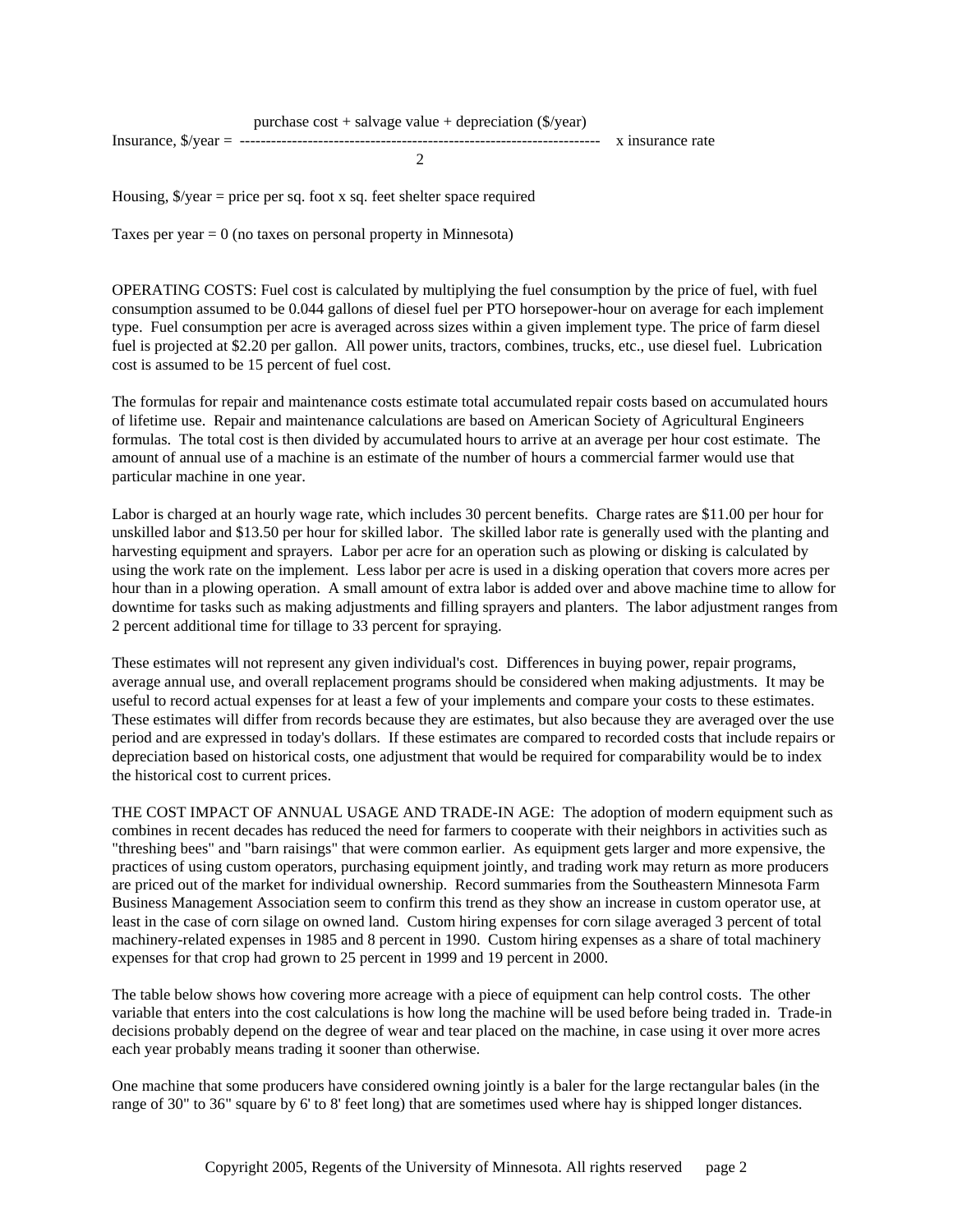These high-capacity machines can cover quite a few acres in an hour, so annual hours of use would be quite low if used on only one farm.

The top section of the table shows how increased annual use shortens the expected trade-in age, if traded at a given number of hours. For example, if the baler covered 16 acres/hour and the farm had 815 acres to harvest/year (two cuttings x 407 acres/cutting), annual usage would be 50 hours. If traded at 600 hours, a baler used 50 hours/year would be traded at twelve years. If usage is increased to 100 hours/year, the same 600 hour trade-in decision rule would point to a trade-in after only six years instead of twelve. The bottom section of the table shows how the increased usage would affect the total cost per acre to own and operate the baler. (The costs shown are for the baler only, not including the tractor or operator labor.) The 600 hour trade-in rule is shown in the first column. Following the first column down to the 50 hours/year shown on the third line, we estimate that the cost/acre would be \$8.60/acre. The third line shows the cost if usage were increased to 100 hours or 1,630 acres, cost/acre would fall to \$5.68/acre.

Again, both of these cost estimates assume that the baler is traded after 600 hours of use. They also assume that the salvage or trade-in value is determined by the years of age at trade-in, rather than the amount of wear-and-tear. So, the baler is worth more when traded at six years and 600 hours than it would be at twelve years and 600 hours. To be specific, the ASAE formula estimates that after 12 years of use the baler would be worth around 25% of the new price. Trading after only six years, the formula estimates a trade-in value equal to 37% of new.

The ASAE formulas for estimating machinery trade-in values are very useful general guides for estimating machinery costs, but they do have their limitations. One particular limitation is that they only factor in the amount of wear-and-tear (accumulated hours) for tractors and combines, not most implements like balers. The reason they don't consider wear-and-tear for these implements is that the formulas were estimated by economic researchers using auction prices of used equipment as a source (a reference to the original research is available upon request). The database of auction prices also included reported tach hours for tractors and combines that come equipped with tachometers. For other machines without tachometers, wear-and-tear is not factored into the formulas. Wear-andtear likely does affect trade-in values, however, even though the formulas don't incorporate it. If wear-and-tear is significant, there would be less economic advantage to using the baler more hours/year.

|                                                                                         |        | Accumulated hours at trade-in |                                                                       |        |  |  |  |  |  |  |  |  |  |
|-----------------------------------------------------------------------------------------|--------|-------------------------------|-----------------------------------------------------------------------|--------|--|--|--|--|--|--|--|--|--|
|                                                                                         | 600    | 900                           | 1,200                                                                 | 1,800  |  |  |  |  |  |  |  |  |  |
| Annual use, hrs                                                                         |        |                               | Expected years to trade-in - - -                                      |        |  |  |  |  |  |  |  |  |  |
| 50                                                                                      | 12     | 18                            | 24                                                                    | 36     |  |  |  |  |  |  |  |  |  |
| 75                                                                                      | 8      | 12                            | 16                                                                    | 24     |  |  |  |  |  |  |  |  |  |
| 100                                                                                     | 6      | 9                             | 12                                                                    | 18     |  |  |  |  |  |  |  |  |  |
| 150                                                                                     | 4      | 6                             | 8                                                                     | 12     |  |  |  |  |  |  |  |  |  |
| 200                                                                                     | 3      | 5                             | 6                                                                     | 9      |  |  |  |  |  |  |  |  |  |
| Annual use, hrs                                                                         |        |                               | - - Cost/acre (not including tractor, fuel or labor) <sup>a</sup> - - |        |  |  |  |  |  |  |  |  |  |
| 50                                                                                      | \$8.60 | \$7.37                        | \$6.63                                                                | \$5.80 |  |  |  |  |  |  |  |  |  |
| 75                                                                                      | \$6.78 | \$5.94                        | \$5.40                                                                | \$4.78 |  |  |  |  |  |  |  |  |  |
| 100                                                                                     | \$5.68 | \$5.06                        | \$4.66                                                                | \$4.19 |  |  |  |  |  |  |  |  |  |
| 150                                                                                     | \$4.36 | \$4.00                        | \$3.75                                                                | \$3.47 |  |  |  |  |  |  |  |  |  |
| 200                                                                                     | \$3.58 | \$3.36                        | \$3.20                                                                | \$3.03 |  |  |  |  |  |  |  |  |  |
| <sup>a</sup> Tractor, fuel, and labor costs would add \$2.33/acre to the amounts shown. |        |                               |                                                                       |        |  |  |  |  |  |  |  |  |  |

Impact of Annual Usage on Trade-in Age and Cost Per Acre to Own and Operate a Large Rectangular Baler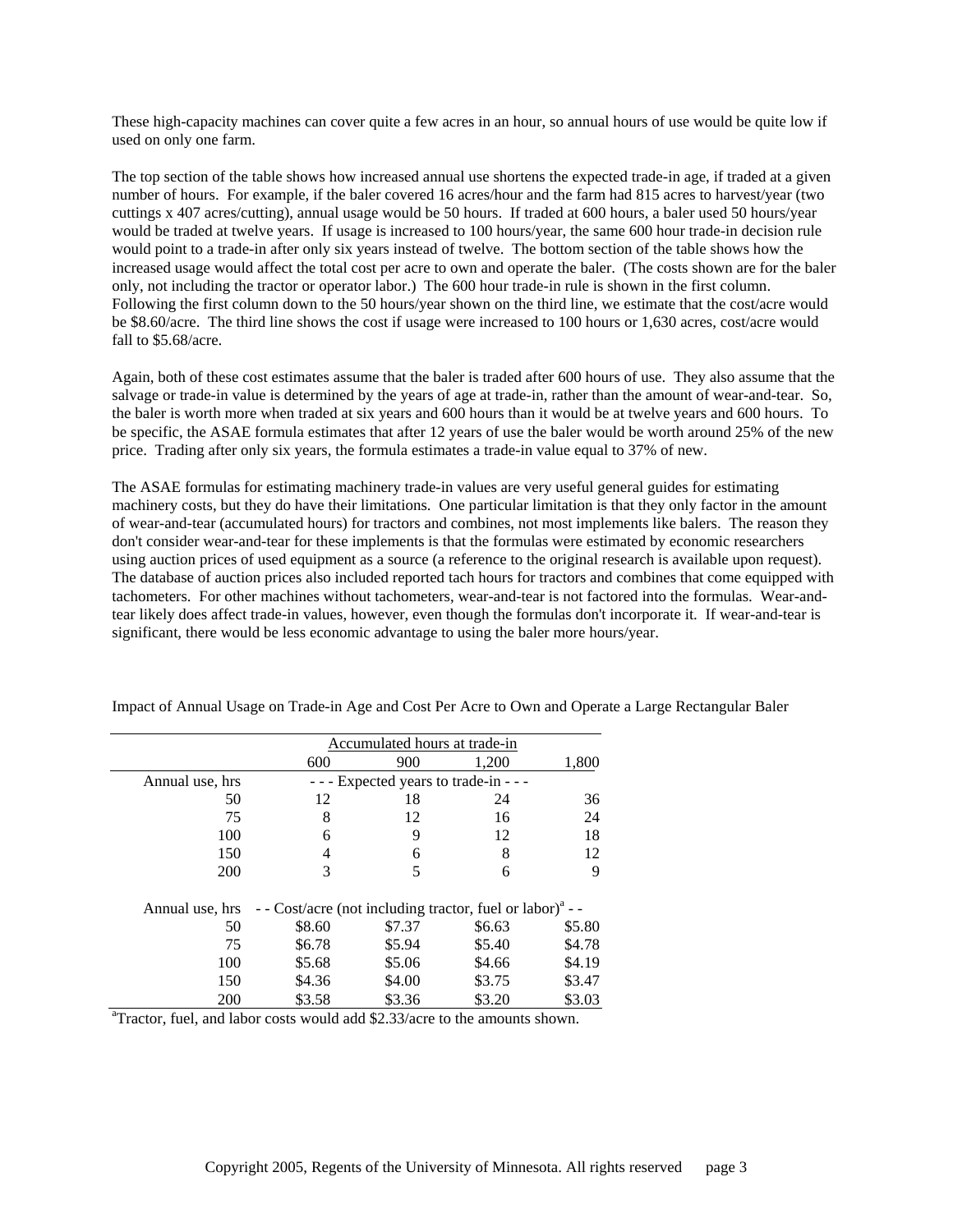Sugar beet harvesting equipment is another category that is often used in custom work situations. To explore how annual usage affects costs, the 8-row sugar beet lifter on page 11 is shown at two usage levels - 324 acres and 1,013 acres per year, with the latter rate intended to reflect a custom work situation. The custom operator trades the lifter after three years and expects to receive 32% of the list price as a trade. At the lower 80-hour usage level, it is traded at 12 years with a trade-in value 26% of list. The increased usage reduces the total per-acre cost by 11%, from \$61.42 down to \$54.39 per acre.

THE BOTTOM LINE: Machinery costs are substantial; control of them is important. Custom charges are often based upon them. No one should do custom work unless the charge will cover operating costs and use-related depreciation plus a return for one's risk and time. Ideally, all allocated per acre or hour overhead costs should also be covered by anyone offering to do custom work. The market for custom work usually does not cover all costs. The market is usually somewhere in between the Use-related costs and total costs.

## ACCESS TO EDUCATIONAL PROGRAMS AND MATERIALS:

The University, including the University of Minnesota Extension Service, is committed to the policy that all persons shall have equal access to its programs, facilities, and employment without regard to race, color, creed, religion, national origin, sex, age, marital status, disability, public assistance status, veteran status, or sexual orientation.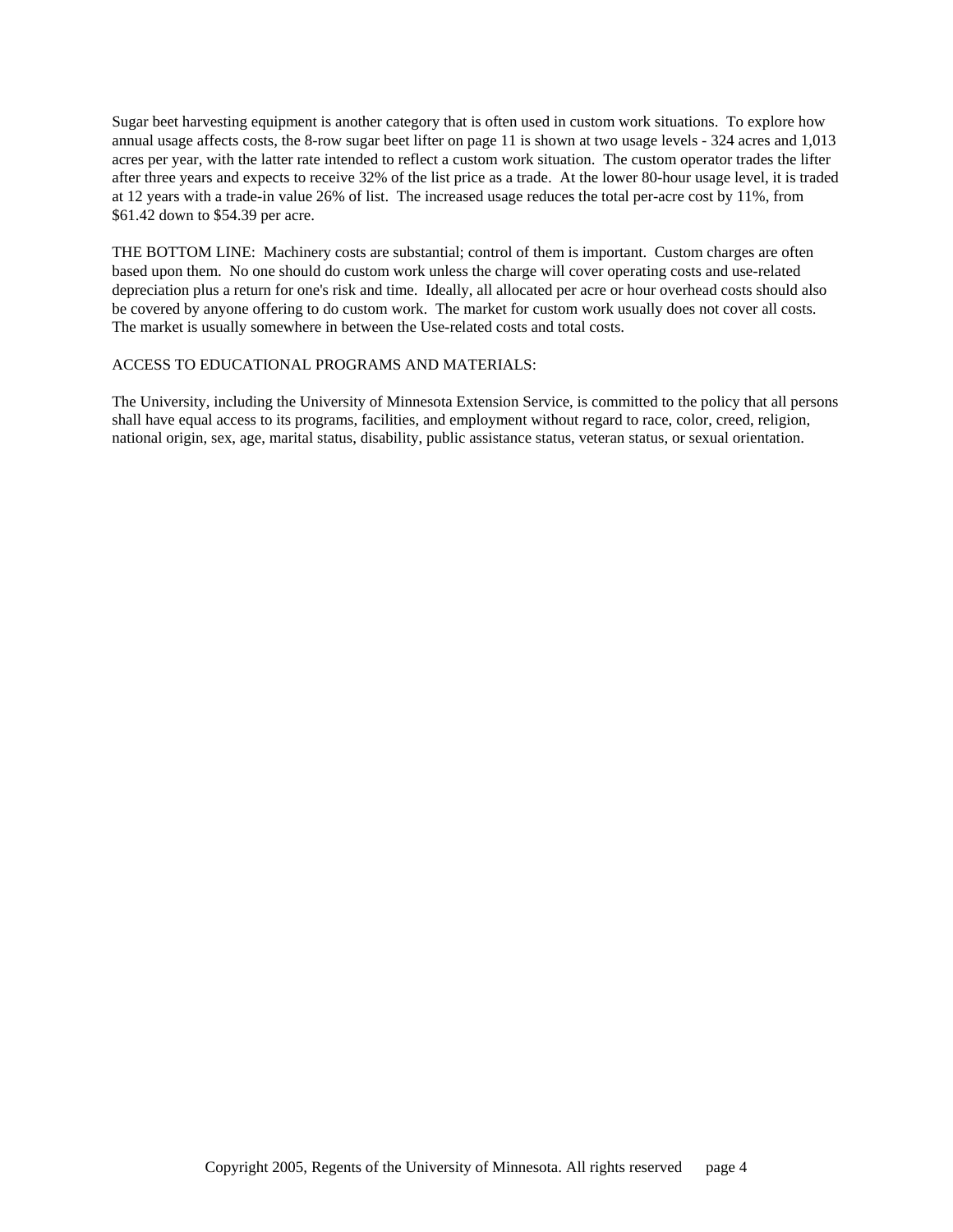|                                | Use-Related            | Total     |                               | Use-Related             | Total     |
|--------------------------------|------------------------|-----------|-------------------------------|-------------------------|-----------|
|                                | Cost/Acre <sup>1</sup> | Cost/Acre |                               | Cost/Accre <sup>1</sup> | Cost/Acre |
|                                |                        |           |                               |                         |           |
| <b>Chisel Plow</b>             | \$4.94                 | \$6.64    | Hay Rake (Hyd)                | 6.04                    | 7.04      |
| Chisel Plow, Front Dsk         | 7.30                   | 9.82      | Hay Swather-Cond              | 6.85                    | 9.50      |
| <b>Moldboard Plow</b>          | 12.67                  | 16.13     | Swather-Cond, Self-           |                         |           |
| <b>Field Cultivator</b>        | 2.88                   | 3.81      | Prop                          | 8.92                    | 14.55     |
| <b>Tandem Disk</b>             | 4.65                   | 5.90      | Grain Swather, Self-          |                         |           |
| Tandem Disk H.D.               | 5.91                   | 7.87      | Prop                          | 6.33                    | 10.34     |
| <b>Offset Disk</b>             | 7.48                   | 9.87      | Hay Merger                    | 7.48                    | 10.52     |
| V-Ripper                       | 7.22                   | 9.45      |                               |                         |           |
| Subsoiler                      | 14.17                  | 17.98     | Hay Baler PTO Twine           | 8.44                    | 9.98      |
| Comb Fld Cult Incorp           | 4.66                   | 6.23      | <b>Round Baler</b>            | 12.11                   | 14.17     |
| Comb Disk & V-Ripper           | 10.72                  | 14.49     | Rd Baler/Wrap                 | 16.35                   | 19.21     |
| Disk, Fld Cult Finish          | 5.80                   | 7.88      | Large Rectangular Baler       | 5.19                    | 7.60      |
| <b>Roller Harrow</b>           | 3.74                   | 4.98      | Forage Harvester (Corn        |                         |           |
| Row Crop Planter               | 6.85                   | 10.25     | Head)                         | 36.85                   | 46.89     |
| Min-Til Planter                | 7.34                   | 10.05     | SP Forage Harvster            |                         |           |
| Potato Planter                 | 20.76                  | 30.30     | (Corn Head)                   | 31.19                   | 43.58     |
| <b>Beet Planter</b>            | 16.32                  | 24.67     | SP Forage Harvster            |                         |           |
| Beet Planter, Vacuum           | 7.68                   | 13.04     | (Pickup Head, 2X              |                         |           |
| <b>Presswheel Drill</b>        | 7.15                   | 9.67      | Windrows)                     | 17.38                   | 24.44     |
| Air Seeder Drill w/Cart        | 7.20                   | 10.56     | Combine w/Corn Head           | 23.35                   | 29.39     |
| No-Till Drill                  | 10.20                  | 14.12     | Combine w/Grain Head          | 14.05                   | 17.50     |
| Cultivator                     | 3.55                   | 4.47      | Combine w/Soybean Hd          | 21.61                   | 26.93     |
| <b>Cultivator High Residue</b> | 5.31                   | 7.00      |                               |                         |           |
| Rotary Hoe                     | 1.46                   | 1.88      | Combine w/Belt Pickup<br>Head | 33.63                   | 41.70     |
| Potato Cultivator              | 4.71                   | 5.97      |                               |                         |           |
| Sugar Beet Cult                | 8.29                   | 11.83     | <b>Bean Cutter</b>            | 5.82                    | 7.38      |
| Boom Sprayer, Self-            |                        | 5.21      | Bean Rod                      | 5.46                    | 6.80      |
| Prop                           | 3.64                   |           | Bean Windrower                | 7.97                    | 10.82     |
| Boom Sprayer                   | 1.66                   | 2.06      | Sugar Beet Lifter             | 52.85                   | 69.88     |
| <b>Hooded Sprayer</b>          | 3.20                   | 3.90      | Sugar Beet Topper             | 8.94                    | 12.26     |
| Anhydrous Applicator           | 4.72                   | 6.06      |                               |                         |           |
| Potato Shredder                | 7.59                   | 9.93      | Sugar Beet Wagon              | 18.67                   | 25.89     |
| <b>Stalk Shredder</b>          | 7.02                   | 9.25      |                               |                         |           |
| Mower-Conditioner              | 7.69                   | 10.34     |                               |                         |           |
| Rotary Mow/Cond                | 5.53                   | 7.72      |                               |                         |           |

Summary of Per Acre Use-Related Costs and Total Cost for Implements with Associated Power Units, Averaged Over All Sizes by Implement Type

 $1$  Use-related cost/acre includes fuel, lubricants, repairs and maintenance, labor, and power and implement depreciation (depreciation is both time-related and use-related). The difference between use-related cost and total cost is that total cost also includes overhead costs (interest, insurance, and housing).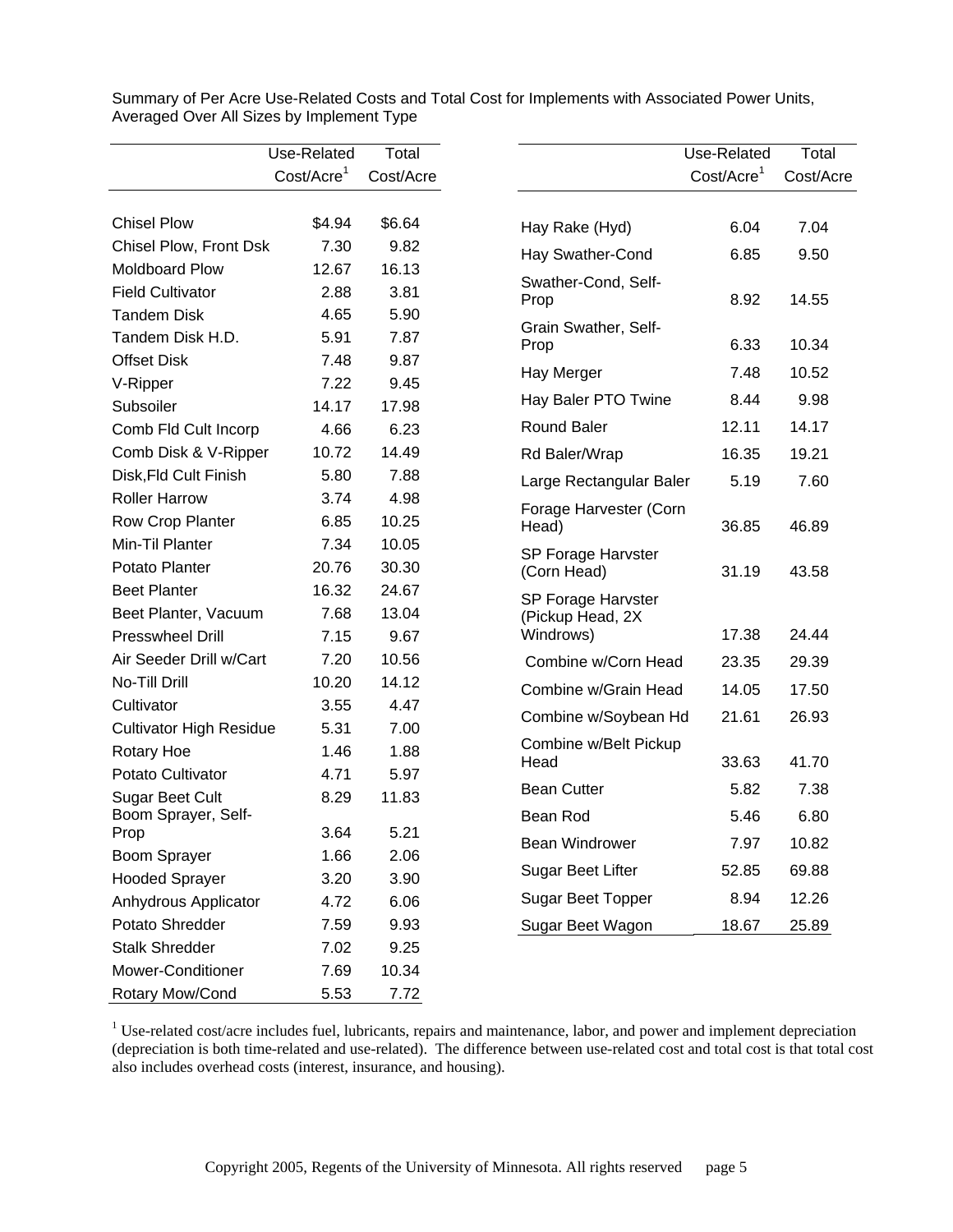|                                              | Net Cost                | Annual | Fuel &   | Maintenance | Depreciation | --Overhead <sup>3</sup> -- |          | --Total Cost-- | Diesel   |         |
|----------------------------------------------|-------------------------|--------|----------|-------------|--------------|----------------------------|----------|----------------|----------|---------|
| Tractor or                                   | of a New                | Hours  | Oil Cost | & Repair    | Cost Per     | Cost Per                   | Cost Per | Per Year       | Per Hour | Use/Hr  |
| Combine $HP1$                                | Power Unit <sup>2</sup> | of Use | Per Hour | Cost/Hr     | Hour         | Year                       | Hour     | Of Use         | Of Use   | Gallons |
| <b>Tractors and Combines (Without Heads)</b> |                         |        |          |             |              |                            |          |                |          |         |
| 40                                           | \$16,800                | 400    | \$4.45   | \$0.56      | \$2.23       | \$845                      | \$2.11   | \$3,744        | \$9.36   | 1.76    |
| 60                                           | 25,200                  | 400    | 6.68     | 0.85        | 3.35         | 1,256                      | 3.14     | 5,605          | 14.01    | 2.64    |
| 75                                           | 31,400                  | 400    | 8.35     | 1.11        | 4.04         | 1,579                      | 3.95     | 6,981          | 17.45    | 3.30    |
| <b>105 MFWD</b>                              | 63,900                  | 450    | 11.69    | 1.92        | 6.88         | 3,252                      | 7.23     | 12,472         | 27.71    | 4.62    |
| 130 MFWD                                     | 79,200                  | 450    | 14.47    | 2.38        | 10.69        | 3,656                      | 8.12     | 16,047         | 35.66    | 5.72    |
| 160 MFWD                                     | 94,000                  | 500    | 17.81    | 3.13        | 11.48        | 4,343                      | 8.69     | 20,555         | 41.11    | 7.04    |
| <b>200 MFWD</b>                              | 115,700                 | 500    | 22.26    | 3.86        | 14.13        | 5,333                      | 10.67    | 25,458         | 50.92    | 8.80    |
| 225 MFWD                                     | 131,600                 | 400    | 25.05    | 3.51        | 19.86        | 6,104                      | 15.26    | 25,470         | 63.68    | 9.90    |
| 260 4WD (226 PTO)                            | 131,200                 | 400    | 25.18    | 2.10        | 19.80        | 6,086                      | 15.22    | 24,917         | 62.29    | 9.95    |
| 310 4WD (270 PTO)                            | 135,400                 | 400    | 30.02    | 2.17        | 20.43        | 6,278                      | 15.70    | 27,327         | 68.32    | 11.87   |
| 360 4WD (313 PTO)                            | 153,100                 | 400    | 34.87    | 2.45        | 23.10        | 7,088                      | 17.72    | 31,255         | 78.14    | 13.78   |
| 425 4WD (370 PTO)                            | 184,900                 | 400    | 41.16    | 2.96        | 27.90        | 8,543                      | 21.36    | 37,352         | 93.38    | 16.27   |
| 225 Tracked Tractor                          | 133,300                 | 400    | 25.05    | 2.13        | 20.12        | 6,182                      | 15.46    | 25,100         | 62.75    | 9.90    |
| 220 HP Combine                               | 159,800                 | 300    | 24.49    | 26.66       | 34.95        | 7,128                      | 23.76    | 32,959         | 109.86   | 9.68    |
| 275 HP Combine                               | 177,900                 | 300    | 30.61    | 29.68       | 38.91        | 7,953                      | 26.51    | 37,715         | 125.72   | 12.10   |
| 315 HP SP Forage<br>Harvester Base Unit      | 136,500                 | 200    | 19.13    | 10.35       | 39.73        | 6,521                      | 32.61    | 20,362         | 101.81   | 7.56    |
| 570 HP SP Forage<br>Harvester Base Unit      | 202,600                 | 200    | 34.61    | 15.35       | 58.97        | 9,600                      | 48.00    | 31,387         | 156.94   | 13.68   |

<sup>1</sup>HP shown for the smaller tractors is PTO horsepower. Engine HP is shown for the larger tractors. PTO HP for the larger tractors runs about 87% of engine HP, and is shown in parentheses. Fuel use is estimated at 0.044 gallons of diesel fuel per hour per PTO HP.

<sup>2</sup>Net cost of a new unit assumes no trade-in. Farm machinery is exempt from sales tax in Minnesota so no sales tax is included.

<sup>3</sup>Overhead costs include interest, insurance, and housing but not depreciation, which is shown separately because it varies to some extent with use. Overhead per hour will vary with annual use.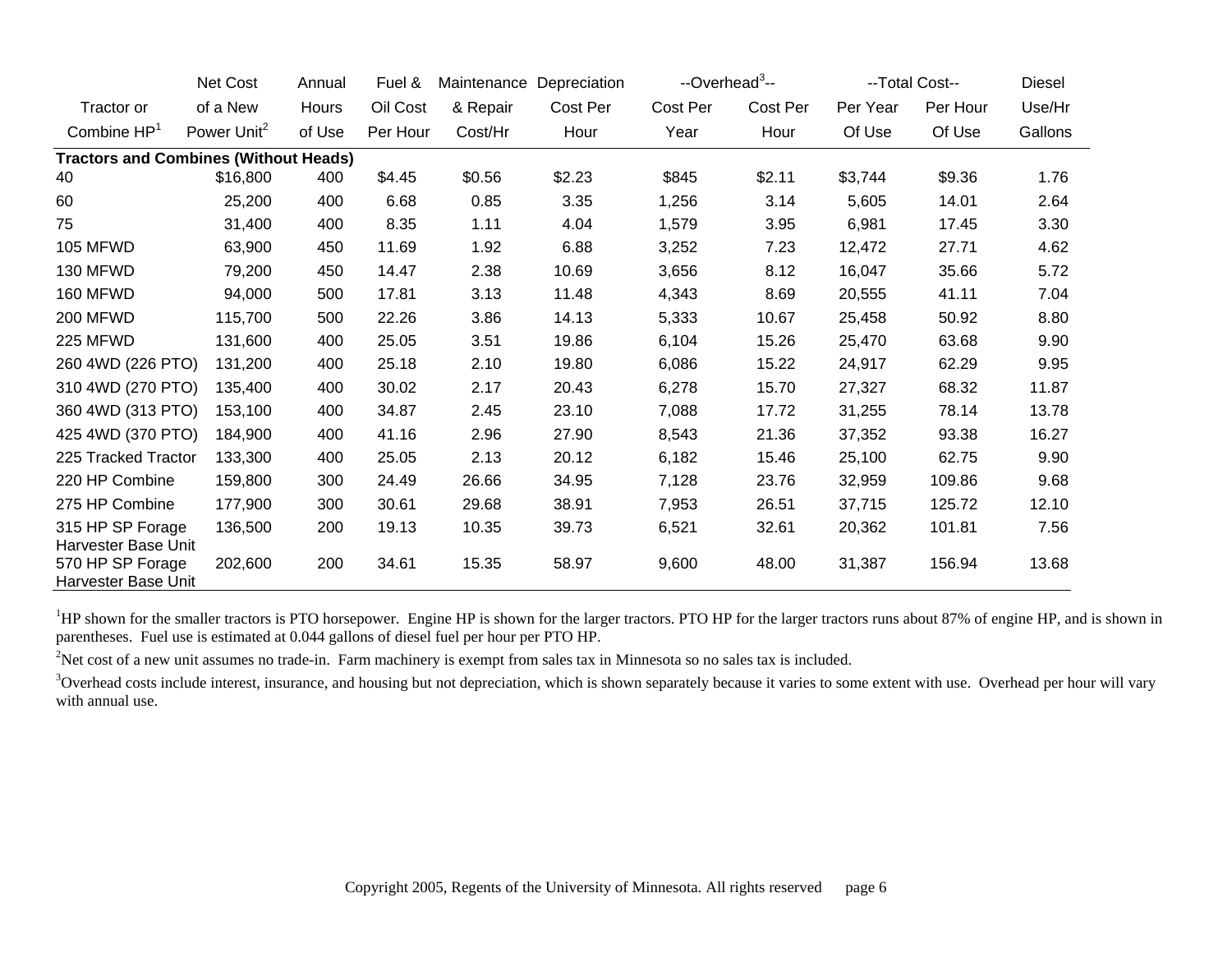|                                     | Tractor               | <b>Net Cost</b>                          |       | $-$ - Estimated $-$ | Power                 | Labor    |         | --Implement Cost/Acre-- |                   | Total                 | Use-related        | Diesel   |
|-------------------------------------|-----------------------|------------------------------------------|-------|---------------------|-----------------------|----------|---------|-------------------------|-------------------|-----------------------|--------------------|----------|
|                                     | Size                  | of A New                                 |       | Work Performed      | Cost                  | Cost     |         | Deprec-                 | Over-             | Cost                  | Cost               | Fuel     |
| Implement                           | (HP)                  | Implement <sup>1</sup> Acres/hr Acres/yr |       |                     | Per Acre <sup>2</sup> | Per Acre | Repairs | iation                  | head <sup>3</sup> | $/$ Acre <sup>4</sup> | /Acre <sup>5</sup> | Gal/Acre |
|                                     |                       |                                          |       |                     |                       |          |         |                         |                   |                       |                    |          |
| <b>Tillage Equipment</b>            |                       |                                          |       |                     |                       |          |         |                         |                   |                       |                    |          |
| Chisel Plow 15 Ft                   | 130 MFWD              | 11,300                                   | 8.50  | 680                 | 4.02                  | 1.32     | 0.41    | 0.94                    | 0.89              | 7.58                  | 5.74               | 0.60     |
| Chisel Plow 23 Ft                   | 200 MFWD              | 19,900                                   | 13.03 | 1,043               | 3.73                  | 0.86     | 0.47    | 1.08                    | 0.98              | 7.12                  | 5.32               | 0.60     |
| Chisel Plow 37 Ft                   | 310 4WD (270<br>PTO)  | 26,500                                   | 20.97 | 1,677               | 3.36                  | 0.54     | 0.39    | 0.90                    | 0.82              | 5.99                  | 4.42               | 0.60     |
| Chisel Plow 57 Ft                   | 425 4WD (370<br>PTO)  | 46,500                                   | 32.30 | 2,584               | 3.15                  | 0.35     | 0.44    | 1.02                    | 0.90              | 5.85                  | 4.29               | 0.60     |
| Chisel Plow, Front Dsk 16.3 Ft      | 200 MFWD              | 17,100                                   | 9.21  | 737                 | 5.57                  | 1.22     | 0.36    | 1.32                    | 1.19              | 9.66                  | 7.30               | 0.97     |
| Chisel Plow, Front Dsk 21.3 Ft Fold | 310 4WD (270<br>PTO)  | 27,000                                   | 12.04 | 963                 | 5.64                  | 0.93     | 0.44    | 1.59                    | 1.40              | 9.99                  | 7.29               | 0.97     |
| Moldboard Plow 4 Bottom-18, 6 Ft    | 75                    | 13,300                                   | 2.78  | 334                 | 6.53                  | 4.03     | 2.06    | 2.26                    | 1.95              | 16.84                 | 13.47              | 1.29     |
| Moldboard Plow 5 Bottom-18, 7.5 Ft  | <b>105 MFWD</b>       | 15,000                                   | 3.48  | 417                 | 7.87                  | 3.23     | 1.86    | 2.04                    | 1.78              | 16.77                 | 12.91              | 1.29     |
| Moldboard Plow 6 Bottom-18, 9 Ft    | 130 MFWD              | 17,000                                   | 4.17  | 542                 | 8.34                  | 2.69     | 1.87    | 1.78                    | 1.56              | 16.23                 | 12.73              | 1.29     |
| Moldboard Plow 8 Bottom-18, 12 Ft   | 160 MFWD              | 22,800                                   | 5.56  | 723                 | 7.45                  | 2.02     | 1.88    | 1.79                    | 1.55              | 14.69                 | 11.57              | 1.29     |
| Field Cultivator 18 Ft              | 105 MFWD              | 14,000                                   | 12.98 | 1,558               | 2.04                  | 0.86     | 0.37    | 0.51                    | 0.47              | 4.25                  | 3.23               | 0.32     |
| Field Cultivator 23 Ft              | 130 MFWD              | 17,500                                   | 16.59 | 1,991               | 2.08                  | 0.68     | 0.37    | 0.50                    | 0.45              | 4.07                  | 3.13               | 0.32     |
| Field Cultivator 47 Ft              | 260 4WD (226)<br>PTO) | 39,700                                   | 33.90 | 4,068               | 1.90                  | 0.33     | 0.41    | 0.55                    | 0.49              | 3.68                  | 2.74               | 0.32     |
| Field Cultivator 60 Ft              | 310 4WD (270<br>PTO)  | 44,900                                   | 43.27 | 5,193               | 1.69                  | 0.26     | 0.36    | 0.49                    | 0.43              | 3.23                  | 2.43               | 0.32     |
| Tandem Disk 11 Ft Rigid             | 60                    | 3,400                                    | 6.40  | 640                 | 2.40                  | 1.75     | 0.18    | 0.31                    | 0.33              | 4.97                  | 4.15               | 0.49     |
| Tandem Disk 21 Ft Rigid             | 160 MFWD              | 23,600                                   | 12.22 | 1,222               | 3.16                  | 0.92     | 0.65    | 1.14                    | 0.96              | 6.83                  | 5.15               | 0.49     |
| Tandem Disk H.D. 30 Ft Fold         | 360 4WD (313<br>PTO)  | 34,000                                   | 17.45 | 1,745               | 4.48                  | 0.64     | 0.65    | 1.15                    | 0.95              | 7.87                  | 5.91               | 0.79     |
| Offset Disk 12 Ft                   | <b>105 MFWD</b>       | 12,100                                   | 5.56  | 556                 | 4.98                  | 2.02     | 0.49    | 1.28                    | 1.10              | 9.87                  | 7.48               | 0.83     |
| V-Ripper 25 " O.C., 10 Ft           | 160 MFWD              | 11,500                                   | 6.18  | 618                 | 6.28                  | 1.82     | 0.60    | 1.05                    | 0.96              | 10.71                 | 8.35               | 0.99     |
| V-Ripper 25 " O.C., 18 Ft           | 260 4WD (226<br>PTO)  | 19,400                                   | 11.13 | 1,113               | 5.85                  | 1.01     | 0.56    | 0.99                    | 0.90              | 9.30                  | 7.04               | 0.99     |
| V-Ripper 30 " O.C., 17 Ft           | 260 4WD (226<br>PTO)  | 15,700                                   | 10.51 | 1,051               | 6.04                  | 1.07     | 0.48    | 0.85                    | 0.78              | 9.22                  | 6.99               | 0.99     |
| V-Ripper 30 " O.C., 22.5 Ft         | 360 4WD (313<br>PTO)  | 21,200                                   | 13.91 | 1,391               | 5.62                  | 0.81     | 0.49    | 0.86                    | 0.78              | 8.56                  | 6.51               | 0.99     |
| Subsoiler 30 " O.C., 10 Ft          | 200 MFWD              | 15,000                                   | 4.12  | 618                 | 12.08                 | 2.72     | 1.38    | 1.38                    | 1.25              | 18.81                 | 14.97              | 2.03     |
| Subsoiler 30 " O.C., 15 Ft          | 310 4WD (270<br>PTO)  | 22,600                                   | 6.18  | 927                 | 11.32                 | 1.82     | 1.39    | 1.38                    | 1.24              | 17.15                 | 13.37              | 2.03     |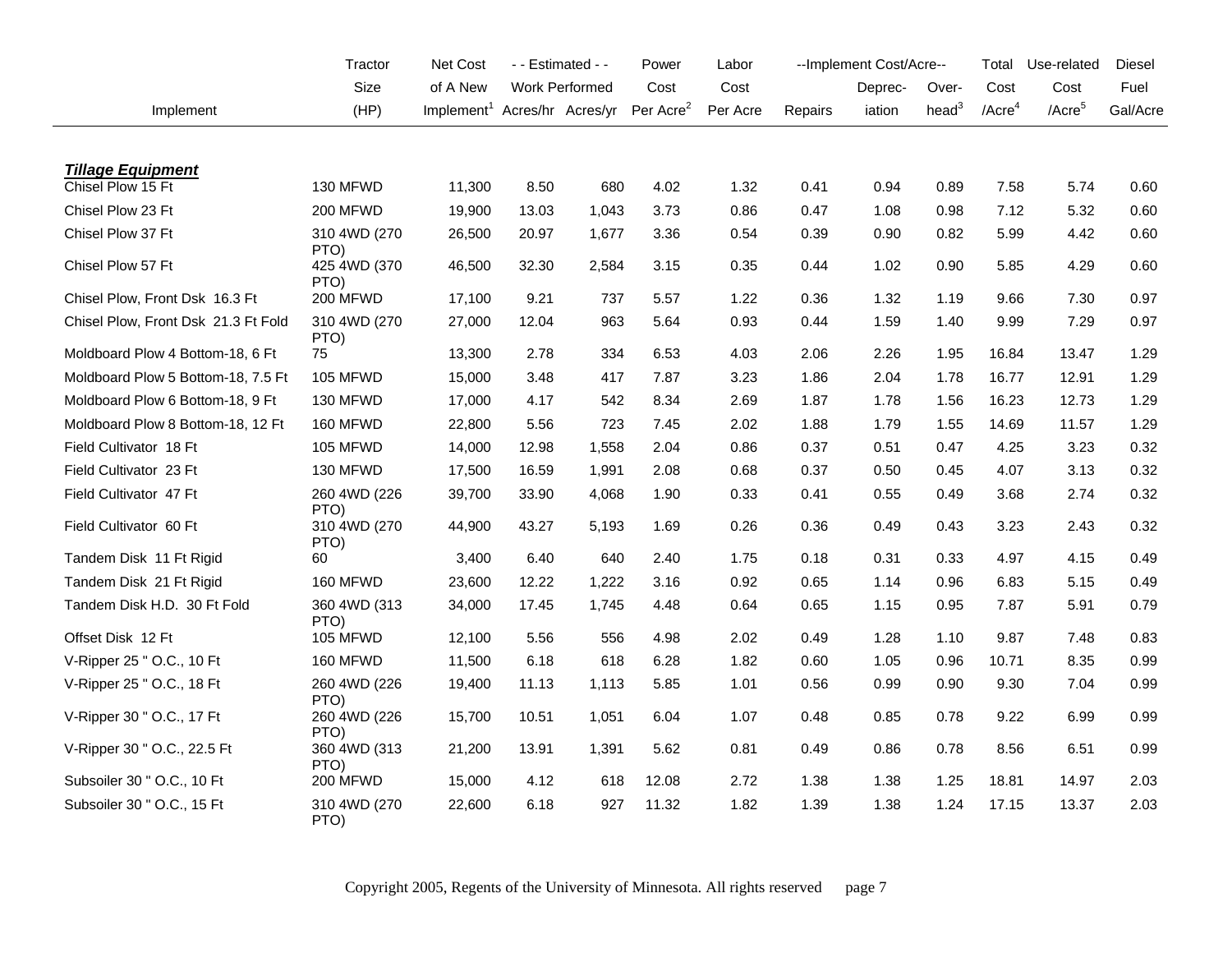|                                         | Tractor              | Net Cost                                 |       | - - Estimated - - | Power                 | Labor    |         | --Implement Cost/Acre-- |          | Total                 | Use-related        | Diesel   |
|-----------------------------------------|----------------------|------------------------------------------|-------|-------------------|-----------------------|----------|---------|-------------------------|----------|-----------------------|--------------------|----------|
|                                         | Size                 | of A New                                 |       | Work Performed    | Cost                  | Cost     |         | Deprec-                 | Over-    | Cost                  | Cost               | Fuel     |
| Implement                               | (HP)                 | Implement <sup>1</sup> Acres/hr Acres/yr |       |                   | Per Acre <sup>2</sup> | Per Acre | Repairs | iation                  | head $3$ | $/$ Acre <sup>4</sup> | /Acre <sup>5</sup> | Gal/Acre |
| Comb Fld Cult Incorp 16 Ft              | 160 MFWD             | 17,400                                   | 11.54 | 1,154             | 3.42                  | 0.97     | 0.49    | 0.85                    | 0.77     | 6.50                  | 4.98               | 0.55     |
| Comb Fld Cult Incorp 25 Ft              | 260 4WD (226<br>PTO) | 29,800                                   | 18.03 | 1,803             | 3.46                  | 0.62     | 0.53    | 0.94                    | 0.84     | 6.39                  | 4.71               | 0.55     |
| Comb Fld Cult Incorp 33 Ft              | 310 4WD (270<br>PTO) | 39,400                                   | 23.80 | 2,380             | 3.01                  | 0.47     | 0.53    | 0.94                    | 0.84     | 5.80                  | 4.29               | 0.55     |
| Comb Disk & V-Ripper 17.5 Ft            | 360 4WD (313<br>PTO) | 30,600                                   | 9.02  | 902               | 8.51                  | 1.24     | 0.77    | 2.00                    | 1.67     | 14.19                 | 10.56              | 1.47     |
| Comb Disk & V-Ripper 22.5 Ft            | 425 4WD (370<br>PTO) | 50,100                                   | 11.59 | 1,159             | 8.21                  | 0.97     | 0.98    | 2.55                    | 2.07     | 14.79                 | 10.87              | 1.47     |
| Disk, Fld Cult Finish 22 Ft             | 200 MFWD             | 28,300                                   | 11.33 | 1,133             | 4.28                  | 0.99     | 0.57    | 1.42                    | 1.28     | 8.53                  | 6.31               | 0.69     |
| Disk, Fld Cult Finish 38 Ft             | 310 4WD (270<br>PTO) | 44,600                                   | 19.58 | 1,958             | 3.71                  | 0.57     | 0.52    | 1.29                    | 1.15     | 7.24                  | 5.29               | 0.69     |
| Roller Harrow 12 Ft                     | 75                   | 11,900                                   | 7.42  | 742               | 2.03                  | 1.51     | 0.36    | 0.95                    | 0.83     | 5.69                  | 4.32               | 0.32     |
| Roller Harrow 28 Ft                     | 75                   | 30,800                                   | 17.31 | 1,731             | 1.33                  | 0.65     | 0.40    | 1.01                    | 0.88     | 4.27                  | 3.16               | 0.32     |
| <b>Planting Equipment</b>               |                      |                                          |       |                   |                       |          |         |                         |          |                       |                    |          |
| Row Crop Planter 6 Row-30, 15 Ft        | 60                   | 18,000                                   | 7.00  | 490               | 1.91                  | 2.24     | 0.75    | 1.78                    | 1.96     | 8.64                  | 6.23               | 0.34     |
| Row Crop Planter 8 Row-30, 20 Ft        | 75                   | 26,700                                   | 9.33  | 653               | 1.84                  | 1.68     | 0.84    | 1.98                    | 2.15     | 8.49                  | 5.91               | 0.34     |
| Row Crop Planter 12 Row-30, 30 Ft       | <b>105 MFWD</b>      | 44,100                                   | 14.00 | 980               | 2.01                  | 1.12     | 0.92    | 2.18                    | 2.36     | 8.59                  | 5.72               | 0.34     |
| Row Crop Planter 6 Row-30/15, 15<br>Ft  | 60                   | 29,600                                   | 7.00  | 490               | 1.91                  | 2.24     | 1.24    | 2.93                    | 3.15     | 11.47                 | 7.87               | 0.34     |
| Row Crop Planter 8 Row-30/15, 20<br>Ft  | 75                   | 38,000                                   | 9.33  | 653               | 1.84                  | 1.68     | 1.19    | 2.82                    | 3.02     | 10.55                 | 7.11               | 0.34     |
| Row Crop Planter 12 Row-30/15, 30<br>Ft | <b>105 MFWD</b>      | 80,500                                   | 14.00 | 980               | 2.01                  | 1.12     | 1.69    | 3.98                    | 4.23     | 13.02                 | 8.28               | 0.34     |
| Row Crop Planter 16 Row-30/15, 40<br>Ft | 130 MFWD             | 99,500                                   | 18.67 | 1,307             | 2.00                  | 0.84     | 1.56    | 3.69                    | 3.90     | 11.99                 | 7.66               | 0.34     |
| Row Crop Planter 16 Row-30, 40 Ft       | 130 MFWD             | 69,200                                   | 18.67 | 1,307             | 2.00                  | 0.84     | 1.09    | 2.56                    | 2.74     | 9.23                  | 6.06               | 0.34     |
| Min-Til Planter 6 Row-30, 15 Ft         | 75                   | 17,900                                   | 6.36  | 509               | 2.78                  | 2.46     | 0.96    | 1.70                    | 1.88     | 9.78                  | 7.28               | 0.53     |
| Min-Til Planter 8 Row-30, 20 Ft         | 105 MFWD             | 27,600                                   | 8.48  | 594               | 3.24                  | 1.85     | 0.95    | 2.25                    | 2.45     | 10.74                 | 7.44               | 0.53     |
| Min-Til Planter 12 Row-30, 30 Ft        | 160 MFWD             | 52,400                                   | 12.73 | 1,273             | 3.18                  | 1.23     | 1.79    | 1.99                    | 2.13     | 10.33                 | 7.51               | 0.53     |
| Min-Til Planter 16 Row-30, 40 Ft        | 200 MFWD             | 67,600                                   | 16.97 | 2,206             | 3.04                  | 0.92     | 2.31    | 1.48                    | 1.60     | 9.35                  | 7.12               | 0.53     |
| Potato Planter 4 Row, 12.6 Ft           | 130 MFWD             | 36,700                                   | 3.83  | 214               | 8.41                  | 7.93     | 2.20    | 8.29                    | 8.68     | 35.50                 | 24.70              | 1.14     |
| Potato Planter 6 Row, 19 Ft             | 130 MFWD             | 48,900                                   | 5.75  | 322               | 6.56                  | 5.29     | 1.95    | 7.36                    | 7.72     | 28.89                 | 19.75              | 1.14     |
| Potato Planter 8 Row, 25.3 Ft           | 160 MFWD             | 63,600                                   | 7.67  | 429               | 5.91                  | 3.96     | 1.90    | 7.17                    | 7.54     | 26.49                 | 17.82              | 1.14     |
| Beet Planter 12 Row, 22 Ft              | <b>105 MFWD</b>      | 36,900                                   | 4.67  | 280               | 5.94                  | 3.59     | 1.96    | 6.38                    | 6.80     | 24.67                 | 16.32              | 0.99     |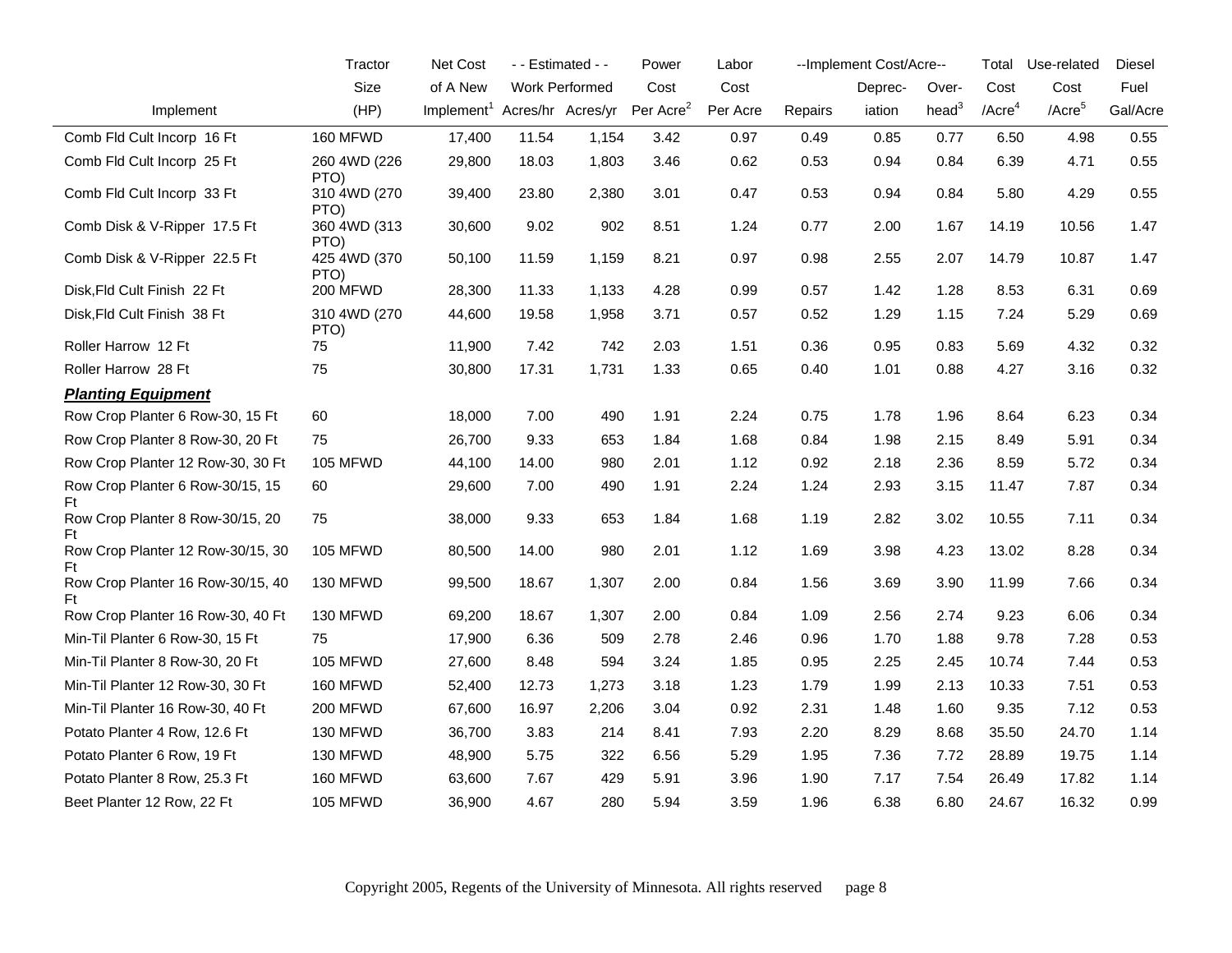|                                             | Tractor              | Net Cost                                 |       | - - Estimated - - | Power                 | Labor    |         | --Implement Cost/Acre-- |          | Total                 | Use-related | Diesel   |
|---------------------------------------------|----------------------|------------------------------------------|-------|-------------------|-----------------------|----------|---------|-------------------------|----------|-----------------------|-------------|----------|
|                                             | Size                 | of A New                                 |       | Work Performed    | Cost                  | Cost     |         | Deprec-                 | Over-    | Cost                  | Cost        | Fuel     |
| Implement                                   | (HP)                 | Implement <sup>1</sup> Acres/hr Acres/yr |       |                   | Per Acre <sup>2</sup> | Per Acre | Repairs | iation                  | head $3$ | $/$ Acre <sup>4</sup> | / $Accre5$  | Gal/Acre |
| Beet Planter, Vacuum 24 Row, 44 Ft          | 160 MFWD             | 97,800                                   | 22.40 | 1,008             | 1.84                  | 0.75     | 0.79    | 4.70                    | 4.97     | 13.04                 | 7.68        | 0.31     |
| Presswheel Drill 16 Ft                      | 105 MFWD             | 14,200                                   | 6.79  | 509               | 3.97                  | 2.21     | 0.66    | 1.50                    | 1.44     | 9.78                  | 7.27        | 0.64     |
| Presswheel Drill 20 Ft                      | 130 MFWD             | 20,000                                   | 8.48  | 636               | 4.11                  | 1.77     | 0.75    | 1.69                    | 1.61     | 9.92                  | 7.35        | 0.64     |
| Presswheel Drill 25 Ft                      | 130 MFWD             | 27,100                                   | 10.61 | 795               | 3.36                  | 1.41     | 0.81    | 1.83                    | 1.74     | 9.15                  | 6.65        | 0.54     |
| Presswheel Drill 30 Ft                      | 160 MFWD             | 36,400                                   | 12.73 | 1,018             | 3.44                  | 1.18     | 0.97    | 1.92                    | 1.80     | 9.31                  | 6.83        | 0.64     |
| Air Seeder Drill w/Cart 52 Ft               | 260 4WD (226<br>PTO) | 95,700                                   | 22.06 | 1,765             | 2.82                  | 0.68     | 1.47    | 2.91                    | 2.67     | 10.56                 | 7.20        | 0.45     |
| No-Till Drill 15 Ft                         | 130 MFWD             | 29,400                                   | 6.36  | 509               | 5.37                  | 2.35     | 1.57    | 3.10                    | 2.89     | 15.29                 | 11.12       | 0.81     |
| No-Till Drill 20 Ft                         | 160 MFWD             | 35,900                                   | 8.48  | 679               | 4.79                  | 1.77     | 1.44    | 2.84                    | 2.65     | 13.48                 | 9.81        | 0.81     |
| No-Till Drill 30 Ft                         | 200 MFWD             | 63,500                                   | 12.73 | 1,018             | 4.29                  | 1.18     | 1.70    | 3.35                    | 3.09     | 13.60                 | 9.67        | 0.81     |
| <b>Crop Maintenance Equipment</b>           |                      |                                          |       |                   |                       |          |         |                         |          |                       |             |          |
| Cultivator 6 Row-30, 15 Ft                  | 60                   | 5,100                                    | 7.73  | 773               | 2.07                  | 1.48     | 0.16    | 0.37                    | 0.35     | 4.44                  | 3.68        | 0.44     |
| Cultivator 8 Row-30, 20 Ft                  | 130 MFWD             | 6,900                                    | 10.30 | 1,030             | 3.18                  | 1.11     | 0.16    | 0.38                    | 0.36     | 5.19                  | 4.04        | 0.44     |
| Cultivator 12 Row-30, 30 Ft                 | 160 MFWD             | 8,700                                    | 15.45 | 1,545             | 2.63                  | 0.74     | 0.13    | 0.32                    | 0.30     | 4.12                  | 3.26        | 0.44     |
| Cultivator 16 Row-30, 40 Ft                 | 200 MFWD             | 16,900                                   | 20.61 | 2,061             | 2.52                  | 0.56     | 0.19    | 0.47                    | 0.42     | 4.15                  | 3.21        | 0.44     |
| Cultivator High Residue 6 Row-30,<br>15 Ft  | 105 MFWD             | 11,700                                   | 7.73  | 773               | 3.69                  | 1.48     | 0.36    | 0.86                    | 0.76     | 7.15                  | 5.45        | 0.64     |
| Cultivator High Residue 8 Row-30,<br>20 Ft  | 160 MFWD             | 14,900                                   | 10.30 | 1,030             | 3.88                  | 1.11     | 0.34    | 0.82                    | 0.72     | 6.87                  | 5.31        | 0.64     |
| Cultivator High Residue 12 Row-30,<br>30 Ft | 225 MFWD             | 25,200                                   | 15.45 | 1,545             | 4.12                  | 0.74     | 0.38    | 0.92                    | 0.80     | 6.97                  | 5.18        | 0.64     |
| Rotary Hoe 21 Ft                            | <b>105 MFWD</b>      | 6,900                                    | 25.96 | 2,596             | 1.07                  | 0.44     | 0.07    | 0.16                    | 0.14     | 1.88                  | 1.46        | 0.18     |
| Potato Cultivator 6 Row, 19 Ft              | <b>105 MFWD</b>      | 7,900                                    | 8.04  | 1,126             | 3.45                  | 1.42     | 0.35    | 0.40                    | 0.36     | 5.97                  | 4.71        | 0.57     |
| Sugar Beet Cult 12 Row, 22 Ft               | 105 MFWD             | 15,900                                   | 5.60  | 336               | 4.90                  | 2.04     | 0.36    | 2.68                    | 2.38     | 12.36                 | 8.70        | 0.81     |
| Sugar Beet Cult 24 Row, 44 Ft               | 200 MFWD             | 33,600                                   | 11.20 | 672               | 4.60                  | 1.02     | 0.38    | 2.84                    | 2.46     | 11.29                 | 7.88        | 0.81     |
| Boom Sprayer, Self-Prop 60 Ft               | None                 | 90,300                                   | 33.09 | 3,309             | 0.54                  | 0.51     | 1.31    | 1.55                    | 1.31     | 5.21                  | 3.64        | 0.11     |
| Boom Sprayer 50 Ft                          | 60                   | 14,000                                   | 25.61 | 2,561             | 0.55                  | 0.66     | 0.26    | 0.31                    | 0.28     | 2.06                  | 1.66        | 0.10     |
| Hooded Sprayer 8 Row, 20 Ft                 | 40                   | 7,500                                    | 10.24 | 819               | 0.91                  | 1.65     | 0.33    | 0.52                    | 0.49     | 3.90                  | 3.20        | 0.17     |
| Anhydrous Applicator 21 Ft                  | 160 MFWD             | 9,000                                    | 11.20 | 840               | 3.67                  | 1.02     | 0.20    | 0.61                    | 0.56     | 6.06                  | 4.72        | 0.63     |
| Anhydrous App., No-Till 32 Ft               | 160 MFWD             | 24,800                                   | 17.07 | 1,280             | 2.41                  | 0.67     | 0.36    | 1.10                    | 0.95     | 5.48                  | 4.02        | 0.41     |
| Potato Shredder 18 Ft                       | 130 MFWD             | 15,600                                   | 6.98  | 698               | 5.11                  | 1.73     | 0.75    | 1.17                    | 1.18     | 9.93                  | 7.59        | 0.82     |
| Stalk Shredder 20 Ft                        | 130 MFWD             | 17,300                                   | 7.76  | 776               | 4.60                  | 1.56     | 0.75    | 1.16                    | 1.19     | 9.25                  | 7.02        | 0.74     |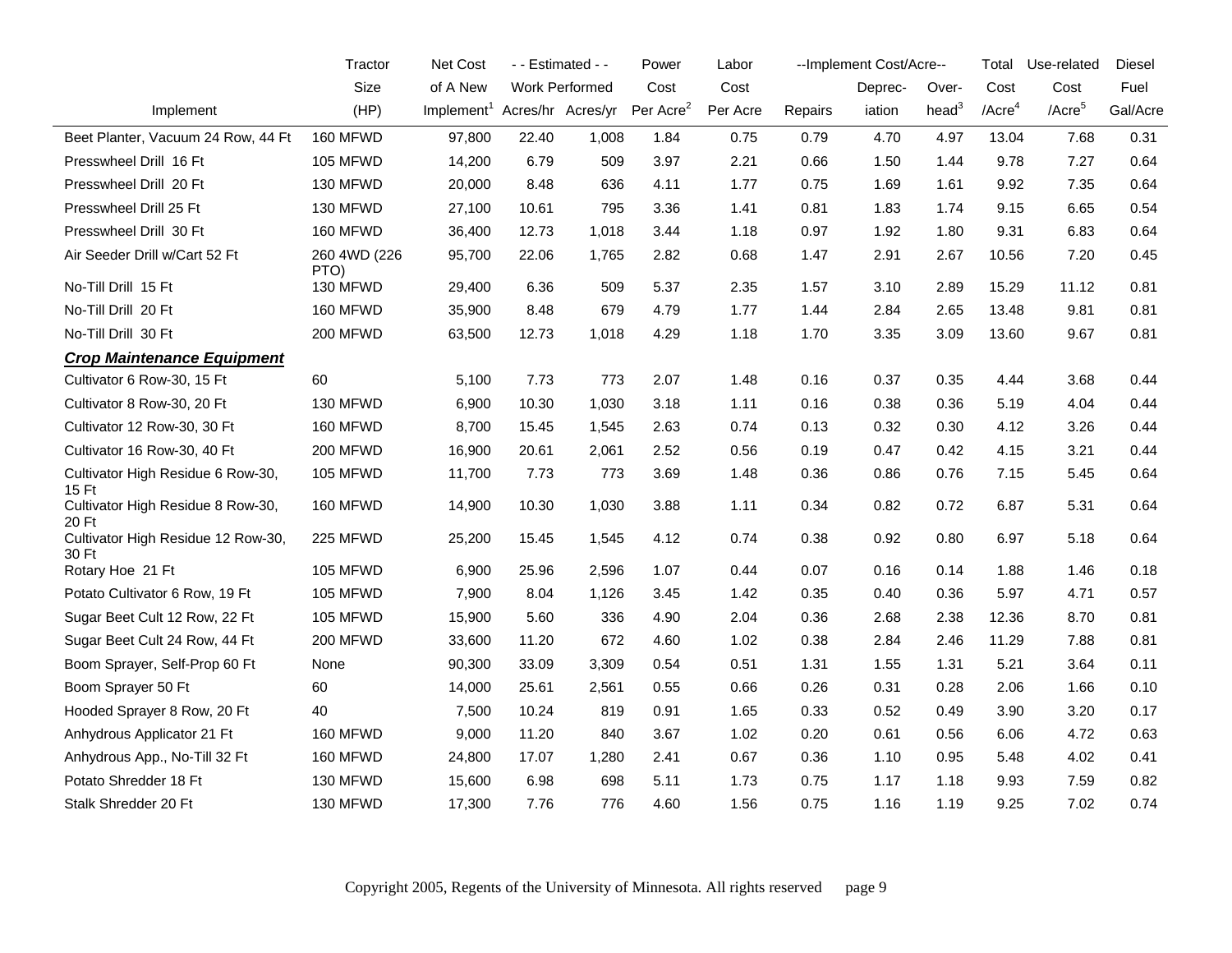|                                                        | Tractor                                 | Net Cost                                 | - - Estimated - - |                       | Power                 | Labor    |         | --Implement Cost/Acre-- |                   | Total                 | Use-related        | Diesel   |
|--------------------------------------------------------|-----------------------------------------|------------------------------------------|-------------------|-----------------------|-----------------------|----------|---------|-------------------------|-------------------|-----------------------|--------------------|----------|
|                                                        | Size                                    | of A New                                 |                   | <b>Work Performed</b> | Cost                  | Cost     |         | Deprec-                 | Over-             | Cost                  | Cost               | Fuel     |
| Implement                                              | (HP)                                    | Implement <sup>1</sup> Acres/hr Acres/yr |                   |                       | Per Acre <sup>2</sup> | Per Acre | Repairs | iation                  | head <sup>3</sup> | $/$ Acre <sup>4</sup> | /Acre <sup>5</sup> | Gal/Acre |
|                                                        |                                         |                                          |                   |                       |                       |          |         |                         |                   |                       |                    |          |
| <b>Harvesting Equipment</b>                            |                                         |                                          |                   |                       |                       |          |         |                         |                   |                       |                    |          |
| Mower-Conditioner 9 Ft                                 | 40                                      | 15,500                                   | 4.36              | 349                   | 2.15                  | 2.77     | 0.69    | 2.56                    | 2.17              | 10.34                 | 7.69               | 0.40     |
| Rotary Hay Mower 6 Ft                                  | 40                                      | 2,900                                    | 2.91              | 291                   | 3.22                  | 3.78     | 0.58    | 0.52                    | 0.55              | 8.66                  | 7.38               | 0.61     |
| Rotary Mow/Cond 9 Ft                                   | 75                                      | 17,300                                   | 6.55              | 524                   | 2.51                  | 1.76     | 0.45    | 1.72                    | 1.68              | 8.12                  | 5.84               | 0.44     |
| Rotary Mow/Cond 12 Ft                                  | 75                                      | 23,111                                   | 8.73              | 698                   | 2.16                  | 1.32     | 0.45    | 1.73                    | 1.66              | 7.33                  | 5.21               | 0.44     |
| Hay Rake (Hyd) 9 Ft                                    | 40                                      | 5,100                                    | 3.49              | 698                   | 2.68                  | 3.15     | 0.39    | 0.42                    | 0.40              | 7.04                  | 6.04               | 0.50     |
| Hay Swather-Cond 12 Ft                                 | 60                                      | 20,000                                   | 5.82              | 465                   | 2.33                  | 1.89     | 0.67    | 2.62                    | 2.10              | 9.61                  | 6.97               | 0.42     |
| Hay Swather-Cond 14 Ft                                 | 60                                      | 24,400                                   | 6.79              | 543                   | 2.15                  | 1.62     | 0.70    | 2.74                    | 2.19              | 9.40                  | 6.74               | 0.42     |
| Swather-Cond, Self-Prop 16 Ft                          | None                                    | 61,000                                   | 7.76              | 621                   | 2.02                  | 1.42     | 0.50    | 5.99                    | 4.62              | 14.55                 | 8.92               | 0.40     |
| Grain Swather, Self-Prop 21 Ft                         | None                                    | 55,300                                   | 10.18             | 815                   | 1.54                  | 1.08     | 0.35    | 4.13                    | 3.23              | 10.34                 | 6.33               | 0.30     |
| Hay Merger 9 Ft                                        | 75                                      | 16,300                                   | 6.11              | 326                   | 2.86                  | 1.80     | 0.42    | 3.05                    | 2.40              | 10.52                 | 7.48               | 0.54     |
| Hay Baler PTO Twine 12 Ft                              | 40                                      | 18,400                                   | 4.36              | 873                   | 2.15                  | 3.43     | 2.13    | 1.22                    | 1.05              | 9.98                  | 8.44               | 0.40     |
| Round Baler 1000 Lb, 9 Ft                              | 60                                      | 13,800                                   | 3.01              | 603                   | 4.37                  | 4.05     | 3.93    | 1.33                    | 1.12              | 14.81                 | 12.64              | 0.77     |
| Round Baler 1500 Lb, 12 Ft                             | 60                                      | 19,400                                   | 4.02              | 804                   | 3.76                  | 3.04     | 4.15    | 1.40                    | 1.17              | 13.52                 | 11.57              | 0.77     |
| Rd Baler/Wrap 1000 Lb, 9 Ft                            | 60                                      | 22,800                                   | 3.01              | 603                   | 4.65                  | 4.05     | 6.50    | 2.19                    | 1.82              | 19.21                 | 16.35              | 0.88     |
| Large Rectangular Baler 24 Ft                          | 130 MFWD                                | 64,300                                   | 16.29             | 1,629                 | 2.19                  | 0.75     | 0.51    | 2.24                    | 1.91              | 7.60                  | 5.19               | 0.35     |
| Forage Harvester (Corn Head) 2                         | <b>105 MFWD</b>                         | 27,100                                   | 1.38              | 276                   | 20.10                 | 10.87    | 5.54    | 5.58                    | 4.80              | 46.89                 | 36.85              | 3.35     |
| Row, 5 Ft<br>Forage Harvester (Pickup Head) 12<br>Ft   | 105 MFWD                                | 27,100                                   | 3.31              | 662                   | 8.38                  | 4.53     | 2.31    | 2.33                    | 2.00              | 19.54                 | 15.35              | 1.40     |
| Corn Head for SP Harvstr<br>Base 3 Row, 7.5 Ft         | 315 HP SP Forage<br>Harvester Base Unit | 9,200                                    | 2.55              | 509                   | 39.64                 | 5.89     | 0.29    | 1.44                    | 0.89              | 48.14                 | 34.44              | 2.83     |
| Corn Head for SP Harvstr<br>Base 6 Row, 15 Ft          | 570 HP SP Forage<br>Harvester Base Unit | 23,300                                   | 5.09              | 611                   | 31.18                 | 2.94     | 0.22    | 3.03                    | 1.63              | 39.01                 | 27.95              | 2.83     |
| Pickup Head for SP Harvstr<br>Base 12 Ft               | 315 HP SP Forage<br>Harvester Base Unit | 13,500                                   | 4.07              | 326                   | 25.00                 | 3.68     | 0.11    | 3.29                    | 1.90              | 33.98                 | 24.07              | 1.86     |
| Pickup Head for SP Harvstr<br>Base (2X Windrows) 24 Ft | 570 HP SP Forage<br>Harvester Base Unit | 17,200                                   | 8.15              | 652                   | 19.27                 | 1.84     | 0.07    | 2.10                    | 1.17              | 24.44                 | 17.38              | 1.68     |
| Combine Grain Head 20 Ft                               | 220 HP<br>Combine                       | 14,300                                   | 6.79              | 1,358                 | 15.88                 | 2.21     | 0.25    | 0.84                    | 0.43              | 19.60                 | 15.67              | 1.31     |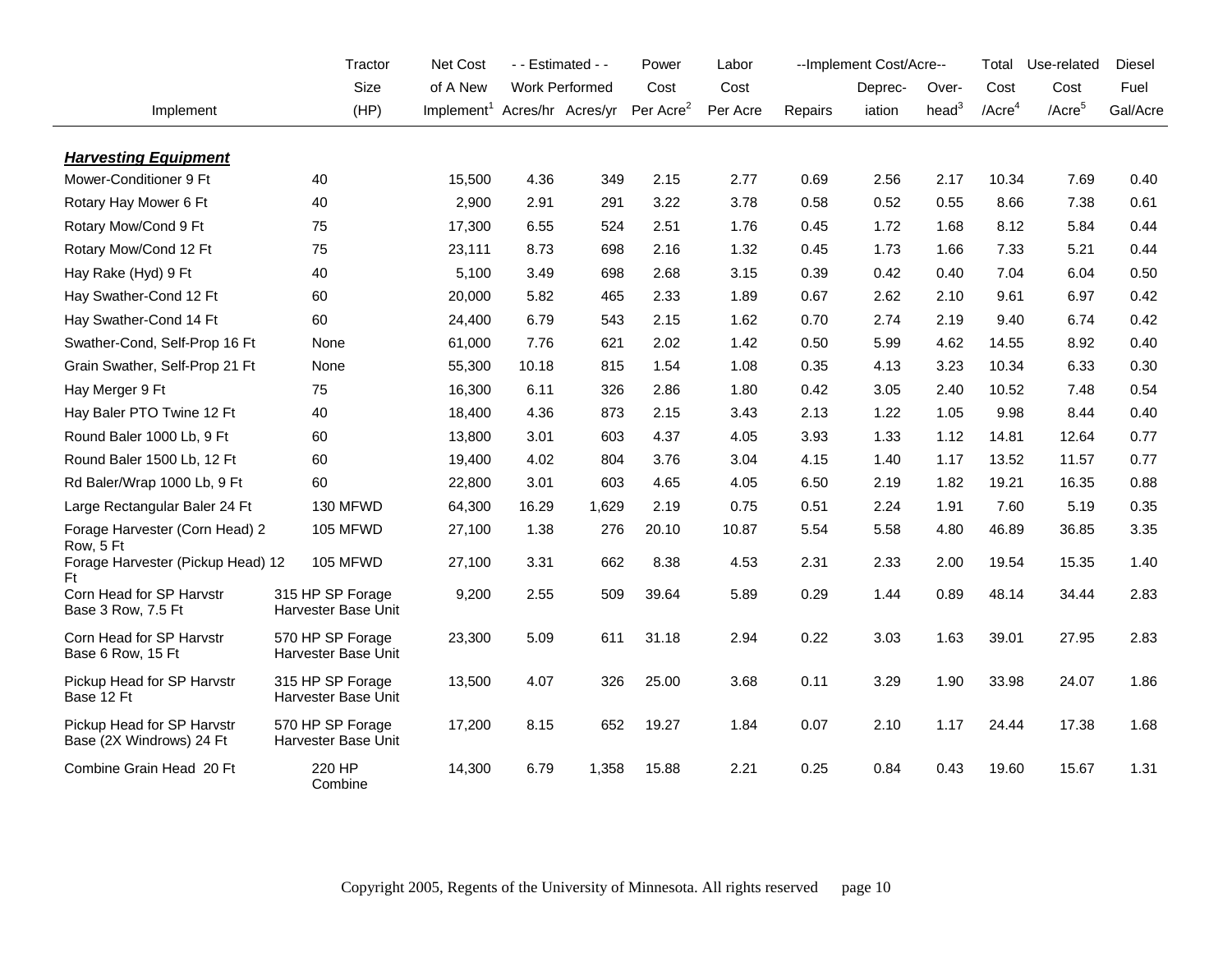|                                                                 | Tractor           | Net Cost                                 |       | - - Estimated - -     | Power                 | Labor    |         | --Implement Cost/Acre-- |                   | Total                 | Use-related        | Diesel   |
|-----------------------------------------------------------------|-------------------|------------------------------------------|-------|-----------------------|-----------------------|----------|---------|-------------------------|-------------------|-----------------------|--------------------|----------|
|                                                                 | Size              | of A New                                 |       | <b>Work Performed</b> | Cost                  | Cost     |         | Deprec-                 | Over-             | Cost                  | Cost               | Fuel     |
| Implement                                                       | (HP)              | Implement <sup>1</sup> Acres/hr Acres/yr |       |                       | Per Acre <sup>2</sup> | Per Acre | Repairs | iation                  | head <sup>3</sup> | $/$ Acre <sup>4</sup> | /Acre <sup>5</sup> | Gal/Acre |
| Combine Grain Head 30 Ft                                        | 275 HP<br>Combine | 18,200                                   | 10.18 | 2,036                 | 12.65                 | 1.47     | 0.21    | 0.71                    | 0.36              | 15.40                 | 12.43              | 1.31     |
| Combine Soybean Hd 15 Ft                                        | 220 HP<br>Combine | 17,200                                   | 4.45  | 891                   | 24.28                 | 3.36     | 0.45    | 1.53                    | 0.77              | 30.40                 | 24.29              | 2.02     |
| Combine Soybean Hd 18 Ft                                        | 275 HP<br>Combine | 19,200                                   | 5.35  | 1,069                 | 22.91                 | 2.80     | 0.42    | 1.43                    | 0.73              | 28.28                 | 22.60              | 2.02     |
| Combine Soybean Hd 25 Ft                                        | 275 HP<br>Combine | 22,600                                   | 7.42  | 1,485                 | 17.93                 | 2.02     | 0.35    | 1.21                    | 0.61              | 22.12                 | 17.94              | 2.02     |
| Combine Corn Hd 6 Row-30, 15 Ft                                 | 220 HP<br>Combine | 28,600                                   | 4.20  | 840                   | 25.21                 | 3.57     | 0.79    | 2.70                    | 1.36              | 33.64                 | 26.62              | 1.93     |
| Combine Corn Hd 8 Row-30, 20 Ft                                 | 220 HP<br>Combine | 37,000                                   | 5.09  | 1,018                 | 21.65                 | 2.94     | 0.85    | 2.89                    | 1.45              | 29.78                 | 23.66              | 1.93     |
| Combine Corn Hd 12 Row-30, 30 Ft                                | 275 HP<br>Combine | 58,500                                   | 7.64  | 1,527                 | 17.34                 | 1.96     | 0.89    | 3.04                    | 1.51              | 24.75                 | 19.76              | 1.93     |
| Combine Belt Pickup Hd 14 Ft                                    | 275 HP<br>Combine | 11,000                                   | 3.56  | 713                   | 35.28                 | 4.20     | 0.36    | 1.23                    | 0.63              | 41.70                 | 33.63              | 3.40     |
| Disk Bean Top Cutter 6 Row, 11 Ft                               | 105 MFWD          | 15,200                                   | 6.40  | 512                   | 4.33                  | 2.34     | 0.52    | 1.75                    | 1.44              | 10.37                 | 7.81               | 0.72     |
| Bean Cutter 6 Row-30, 15 Ft                                     | 130 MFWD          | 8,700                                    | 8.73  | 698                   | 4.09                  | 1.72     | 0.22    | 0.74                    | 0.62              | 7.38                  | 5.82               | 0.66     |
| Bean Rod 6 Row-30, 15 Ft                                        | 130 MFWD          | 5,400                                    | 8.73  | 698                   | 4.09                  | 1.72     | 0.13    | 0.46                    | 0.40              | 6.80                  | 5.46               | 0.66     |
| Bean Windrower 6 Row-30, 15 Ft                                  | 130 MFWD          | 28,300                                   | 8.73  | 698                   | 4.09                  | 1.72     | 0.70    | 2.39                    | 1.92              | 10.82                 | 7.97               | 0.66     |
| Sugar Beet Lifter 4 Row, 7.3 Ft                                 | 105 MFWD          | 55,200                                   | 2.02  | 162                   | 13.59                 | 7.41     | 17.68   | 20.14                   | 15.99             | 74.81                 | 55.25              | 2.24     |
| Sugar Beet Lifter 6 Row, 11 Ft                                  | 160 MFWD          | 100,100                                  | 3.03  | 243                   | 13.34                 | 4.94     | 21.37   | 24.33                   | 19.28             | 83.26                 | 61.12              | 2.24     |
| Sugar Beet Lifter 8 Row, 14.7 Ft <sup>6</sup>                   | 200 MFWD          | 105,000                                  | 4.05  | 324                   | 12.73                 | 3.70     | 16.77   | 19.10                   | 15.13             | 67.42                 | 49.67              | 2.24     |
| Sugar Beet Lifter (Higher Usage) 8<br>Row, 14.7 Ft <sup>6</sup> | 200 MFWD          | 105,000                                  | 4.05  | 1,013                 | 12.73                 | 3.70     | 15.58   | 15.99                   | 6.05              | 54.04                 | 45.36              | 2.24     |
| Sugar Beet Topper 6 Row, 11 Ft                                  | 75                | 21,500                                   | 5.33  | 427                   | 3.18                  | 2.53     | 1.23    | 2.97                    | 2.44              | 12.35                 | 9.17               | 0.58     |
| Sugar Beet Topper 8 Row, 14.7 Ft                                | 75                | 31,500                                   | 7.13  | 570                   | 2.75                  | 1.89     | 1.35    | 3.26                    | 2.64              | 11.89                 | 8.70               | 0.58     |
| Sugar Beet Topper 12 Row, 22 Ft                                 | 160 MFWD          | 49,400                                   | 10.67 | 853                   | 3.65                  | 1.27     | 1.42    | 3.42                    | 2.77              | 12.52                 | 8.94               | 0.58     |
| Sugar Beet Wagon 20 Ton, 11 Ft                                  | 200 MFWD          | 47,700                                   | 5.20  | 520                   | 10.06                 | 2.12     | 2.05    | 5.41                    | 4.40              | 24.03                 | 17.58              | 1.80     |
| Sugar Beet Wagon 24 Ton, 11 Ft                                  | 225 MFWD          | 55,000                                   | 5.20  | 520                   | 11.98                 | 2.12     | 2.36    | 6.24                    | 5.05              | 27.74                 | 19.76              | 1.80     |

<sup>1</sup>Net cost of a new unit assumes no trade-in.Farm machinery is exempt from sales tax in Minnesota so no sales tax is included.